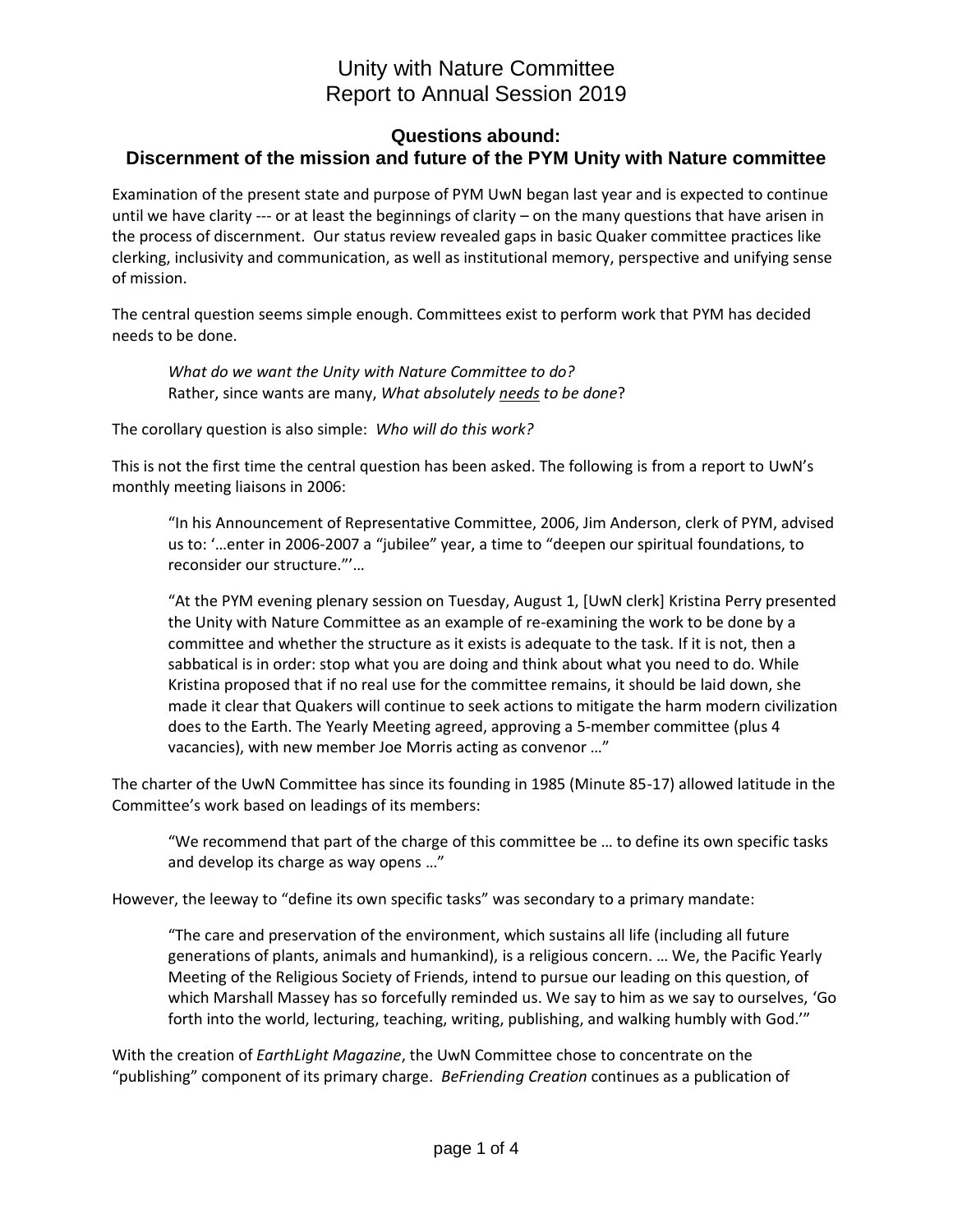Quaker Earthcare Witness aimed toward a Friendly audience, while the ecumenical *EarthLight Magazine* is no more.

In consequence of the ending of its primary charge comes the third of the many questions:

### W*hat guidance does the Yearly Meeting offer for finding a new primary mission?*

The first of two UwN interest groups at this PYM Annual Session explored the historical charge given to the Committee. From this, attenders generated a list of possible tasks and directions for future work (appended).

The second group was intended to place PYM's UwN Committee in the context of other religious-based environmental organizations, including Quaker Earthcare Witness, equivalent bodies in other religious denominations, and interfaith collaborations. Attenders of this group prioritized the list of actions from the first group according to their sense of need and benefit to PYM. They were also asked to volunteer to serve on a temporary working group to continue working on clarifying the mission of UwN.

Among the broader questions that the second group only started to address are:

*To what extent should UwN confine its work to Quakers and Quaker-led action compared to joining with non-Friends who share our concern for care for Creation?* 

*Is there a role for Friends in the global search for sustainable living that stems from our unique beliefs and practices?* 

Among the many questions for further deliberation are:

 $\overline{a}$ 

*Are the mandates of UwN and Peace and Social Order Committees so similar that they should merge?* Clearly, there are overlapping roles: promoting environmental justice and aiding refugees escaping ecological collapse, among others.

*Has the climate crisis progressed to the point that UwN should take on relief work after fires and floods in the PYM geographic region?*

*How can UwN restore or create new collaborations with younger generations, with interfaith allies, with indigenous people who relate to Nature differently from the European model.*

*Does the crisis of climate change seem so urgent than the voices of those who envision a lessreactive and more experiential role for UwN are unheard?<sup>1</sup>*

<sup>&</sup>lt;sup>1</sup> A reviewer of this report asked for clarification of this question, which was added as a response to the second interest group, filled with statements about how Quakers should react to the climate crisis. Reactive decision-making could lead to the Committee basing its decisions only on numbers (e.g.: the action that yields the greatest CO2 reduction). While this is a valid decision-making criterion, it is not necessarily the conclusion of Friends' decision process.

<sup>&</sup>quot;Experiential" is intended to point to a mission for UwN that might not directly address environmental remediation, but rather provide Friends with experience that they would not otherwise have. An example is the inter-racial summer camps that Josephine Duveneck began at Hidden Villa in the 1940s, when urban children had their first experience of sleeping overnight in a forest. Or witnessing first hand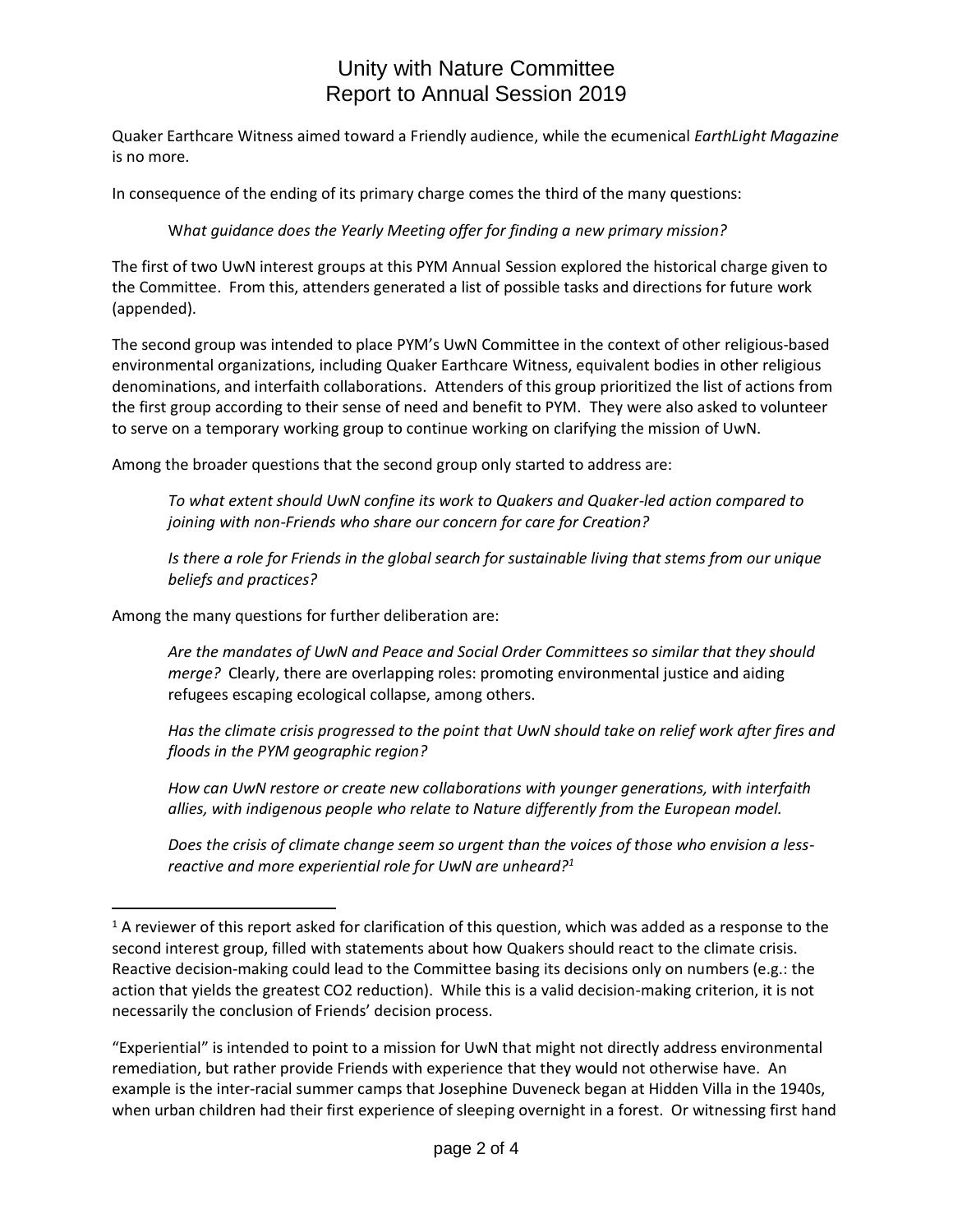All of these questions and more remain after the close of this Annual Session. Two first steps toward a revived UwN Committee are being considered: (1) sending a survey to every PYM Annual Session attender and Monthly Meeting, asking that these questions be considered –ideally, in an attitude of worship, so that the greater common good rises over one's personal preferences – and (2) convening an in-person workshop at Sierra Friends Center in the next few months to winnow the many suggestions and begin to converge – again, in worship – on a new mission for Unity with Nature.<sup>2</sup>

In conclusion, it is worth noting that all PYM committees – indeed, all Friends' work – teach and practice right living and right relationship. But all the other committees confine their teaching and practice to the realm of human relations. Only Unity with Nature teaches and works for right relationship to the non-human members of our family of life on Earth.

\* \* \* \* \*

Anyone moved to comment, critique, or contribute to our continued discernment should contact Eric Sabelman at [eesabelman@gmail.com](mailto:eesabelman@gmail.com) to be added to the circle of communications on this matter.

Contributors to this report were: Julie Harlow

Martha Hunkins Eric Sabelman Shelley Tanenbaum

July 20, 2019

 $\overline{a}$ 

(and working for restoration of) the sites of climate disaster (wildfires being a close-to-home example) and hearing those whose lives have been changed by it. Or sitting in worship and hearing the inner voice speak to us until our direction is clear.

 $2$  The word "mission" as used in this report represents the reason the Unity with Nature Committee exists, separate (at least at this time) from projects it undertakes. Writing mission statements has been rightly criticized as futile - we have lots of well-written testimonies and minutes going back to the start of the UwN movement, so one more would have little impact. Maybe "criterion" is a better word, describing how we will decide what action to take and how we will measure its success or failure.